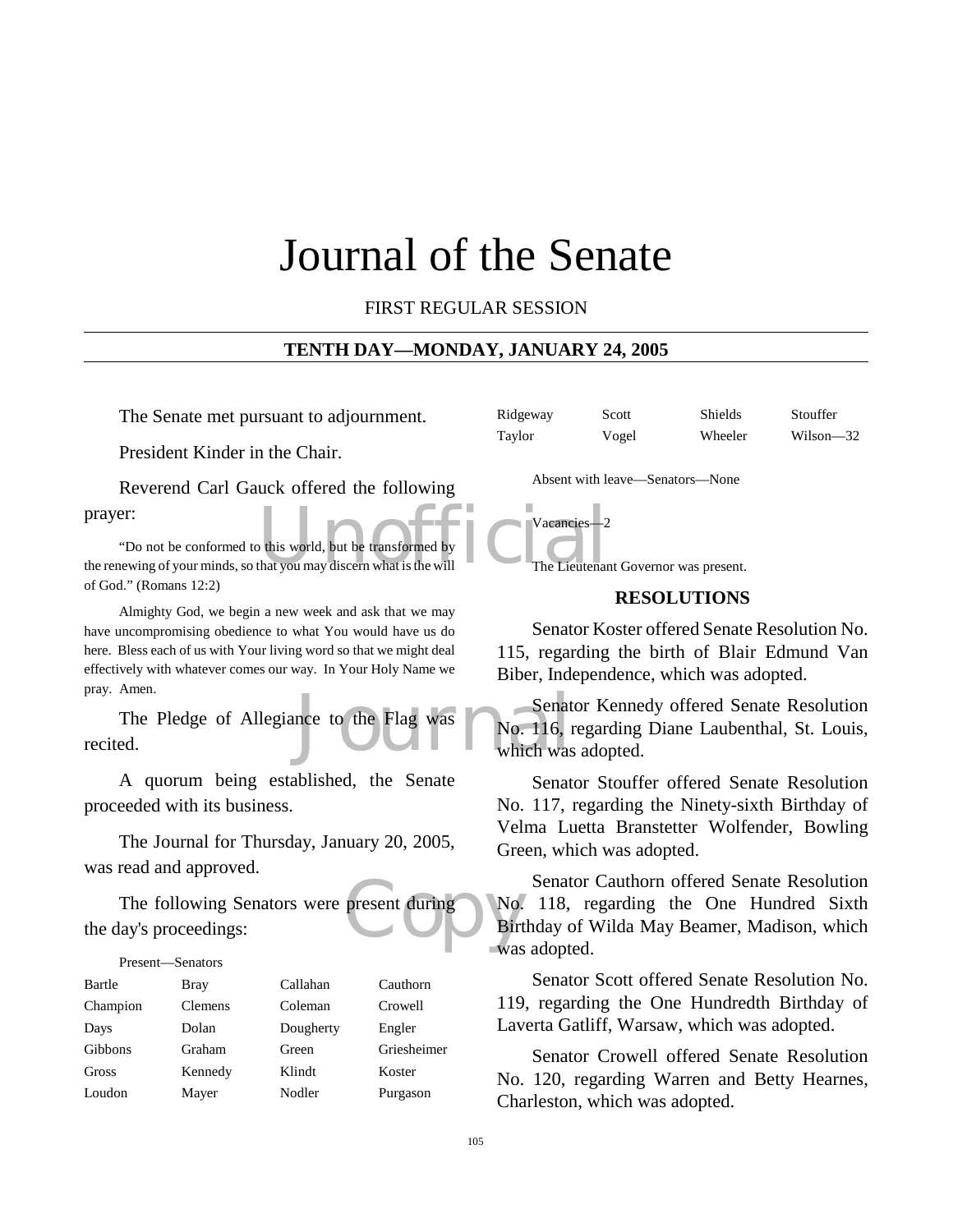Senator Crowell offered Senate Resolution No. 121, regarding James P. "Jim" Limbaugh, Cape Girardeau, which was adopted.

Senator Champion offered Senate Resolution No. 122, regarding Brian Lane Thomas, Springfield, which was adopted.

Senators Gibbons and Kennedy offered Senate Resolution No. 123, regarding the One Hundred Twenty-fifth Anniversary of the St. Lucas United Church of Christ, St. Louis, which was adopted.

Senators Nodler, Clemens and Taylor offered the following resolution, which was adopted:

#### SENATE RESOLUTION NO. 124

WHEREAS, the members of the Missouri Senate were truly saddened to learn of the death of Phillip S. "Phil" Huffman of Hartville on Tuesday, January 11, 2005, at the age of sixty-one; and

nt attorney and civic leader, Phil Wednesday, January 1981<br>Ioving family of M.J. and Lylian 46, by strikin<br>Inserting in lieu WHEREAS, a prominent attorney and civic leader, Phil Huffman was born into the loving family of M.J. and Lylian Huffman and was reared in Hartville, Missouri; and

WHEREAS, Phil Huffman attended the University of Missouri-Columbia where he earned a Juris Doctorate from the School of Law, joined Beta Theta Pi, and met his future wife, Sherry Ryals of Unionville; and

S father with additional legal VEAS-<br>g Attorney, Associate Circuit<br>vices of Southern Missouri<br>Champion WHEREAS, after graduation Phil Huffman joined the private practice of law in cooperation with his father with additional legal endeavors as City Attorney, Prosecuting Attorney, Associate Circuit Judge, and member of the Legal Services of Southern Missouri Board; and

WHEREAS, Phil Huffman proved to be an invaluable member of the Hartville community through his volunteer efforts with Little League baseball and Lions Club, as a lay minister with the Methodist Church, and as Master of Ceremonies for numerous parades and Fourth of July fireworks displays; and

WHEREAS, Phil Huffman truly enjoyed helping others,<br>
in a sense of community in his hometown, playing golf,<br>
igating local history, solving puzzles, discussing politics and<br>
with his sister, Marilyn, opening his home to fr fostering a sense of community in his hometown, playing golf, investigating local history, solving puzzles, discussing politics and sports with his sister, Marilyn, opening his home to friends, and playing games; and

WHEREAS, Phil Huffman received a tremendous amount of pleasure from spending time with his family, which grew to include two wonderful children, Hilary and Grierson:

NOW, THEREFORE, BE IT RESOLVED that we, the members of the Missouri Senate, Ninety-third General Assembly, join unanimously to memorialize the life and work of Phil Huffman and to convey this legislative body's most heartfelt condolences to

the family members, colleagues, friends, and neighbors who now miss his considerable warmth and light in their daily lives; and

BE IT FURTHER RESOLVED that the Secretary of the Senate be instructed to prepare a properly inscribed copy of this resolution in memory of Phillip S. Huffman of Hartville, Missouri.

Senator Champion offered Senate Resolution No. 125, regarding Susan Cole, Springfield, which was adopted.

## **CONCURRENT RESOLUTIONS**

Senator Shields moved that **HCR 2** be taken up for adoption, which motion prevailed.

Senator Shields offered **SA 1**, which was read:

# SENATE AMENDMENT NO. 1

Amend House Concurrent Resolution No. 2, appearing on Page 26 of the Senate Journal for Wednesday, January 5, 2005, Column 1, Lines 45- 46, by striking the words "10:30 a.m." and inserting in lieu thereof the following: "**6:45 p.m.**".

Senator Shields moved that the above amendment be adopted, which motion prevailed.

On motion of Senator Shields, **HCR 2**, as amended, was adopted by the following vote:

| <b>YEAS</b><br>—Senators |                |             |          |  |  |
|--------------------------|----------------|-------------|----------|--|--|
| <b>Bartle</b>            | Bray           | Callahan    | Cauthorn |  |  |
| Champion                 | Clemens        | Coleman     | Crowell  |  |  |
| Days                     | Dolan          | Dougherty   | Engler   |  |  |
| <b>Gibbons</b>           | Graham         | Griesheimer | Gross    |  |  |
| Kennedy                  | Klindt         | Koster      | Loudon   |  |  |
| Mayer                    | Nodler         | Purgason    | Ridgeway |  |  |
| Scott                    | <b>Shields</b> | Stouffer    | Taylor   |  |  |
| Vogel                    | Wheeler        | Wilson—31   |          |  |  |

NAYS—Senators—None

Absent—Senator Green—1

Absent with leave—Senators—None

Vacancies—2

# **INTRODUCTION OF BILLS**

The following Bills were read the 1st time and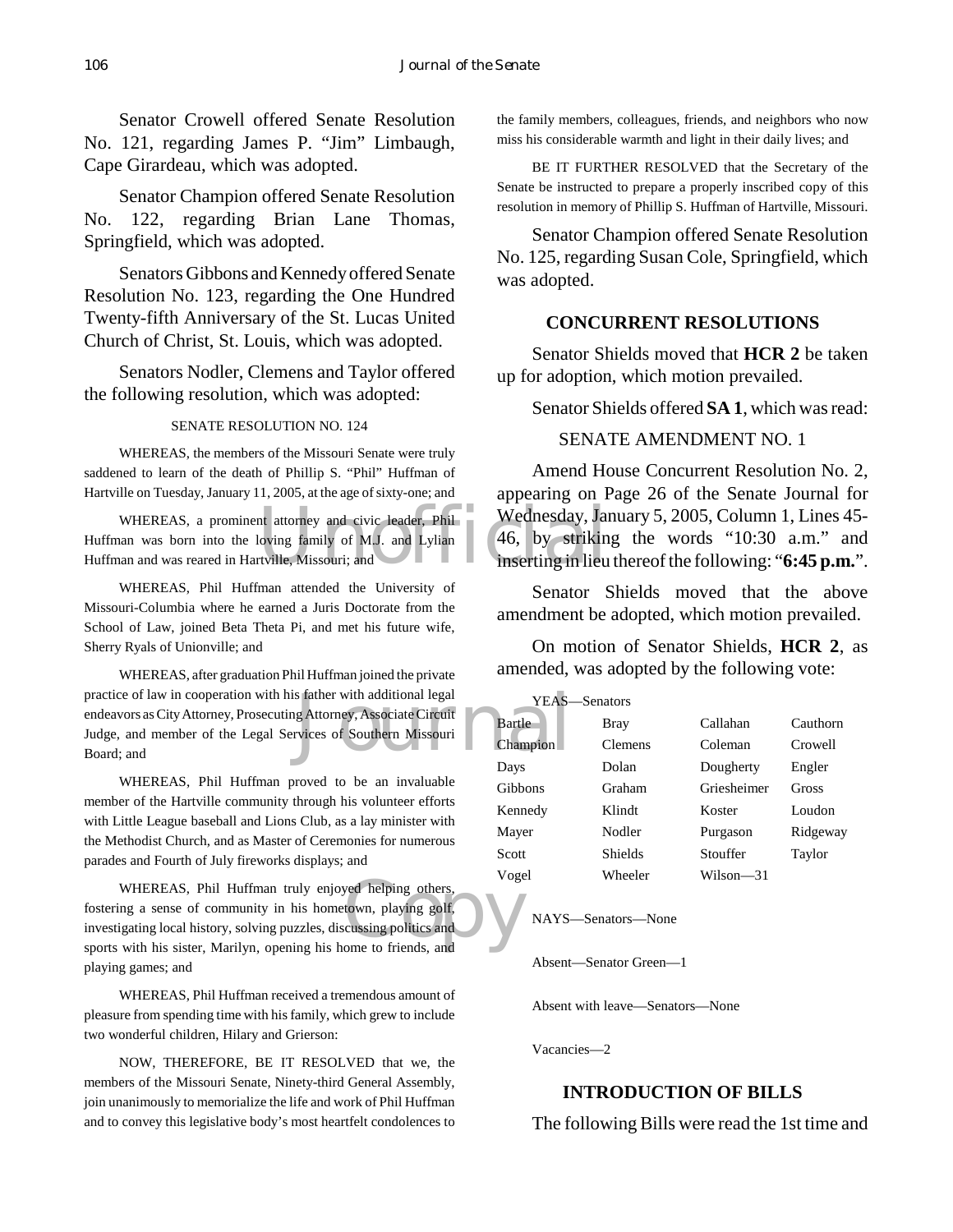ordered printed:

**SB 214**–By Scott, Griesheimer, Dolan, Vogel, Graham, Engler, Shields, Loudon, Bartle and Clemens.

An Act to repeal section 192.935, RSMo, and to enact in lieu thereof two new sections relating to vision examinations for school children.

**SB 215**–By Days, Dougherty, Wilson, Bray and Green.

An Act to amend chapter 362, RSMo, by adding thereto one new section relating to electronic transfer of funds by electronic terminals.

**SB 216**–By Champion.

adding thereto one new section relating to<br>
depositions of state crime laboratory employees.<br>
SR 217-By Gross.<br>
Coleman D An Act to amend chapter 492, RSMo, by depositions of state crime laboratory employees.

**SB 217**–By Gross.

An Act to repeal section 287.845, RSMo, and to enact in lieu thereof two new sections relating to retirement.

**SB 218**–By Klindt.

1 392.245, RSMo, and<br>
ew section relating to Purgason An Act to repeal section 392.245, RSMo, and to enact in lieu thereof one new section relating to telecommunications.

**SB 219**–By Dolan.

An Act to repeal section 143.161, RSMo, and to enact in lieu thereof one new section relating to Missouri dependency exemptions.

**SB 220**–By Dolan.

SB 220-By Dolan.<br>An Act to repeal sections 537.600 and 537.610, RSMo, and to enact in lieu thereof two new sections relating to sovereign immunity.

**SB 221**–By Dolan.

An Act to repeal section 304.015, RSMo, and to enact in lieu thereof one new section relating to the operation of large trucks in certain highway lanes, with penalty provisions.

## **SENATE BILLS FOR PERFECTION**

Senator Vogel moved that **SB 176** be taken up for perfection, which motion prevailed.

Senator Nodler assumed the Chair.

Senator Graham offered **SA 1**, which was read:

## SENATE AMENDMENT NO. 1

Amend Senate Bill No. 176, Pages 2-4, Section 94.1012, Lines 1-71, by striking all of said section; and further amend the title and enacting clause accordingly.

Senator Graham moved that the above amendment be adopted and requested a roll call vote be taken. He was joined in his request by Senators Dolan, Green, Wheeler and Wilson.

**SA 1** failed of adoption by the following vote:

| <b>YEAS-Senators</b> |                |                |          |
|----------------------|----------------|----------------|----------|
| Coleman              | Days           | Graham         | Wilson-  |
|                      |                |                |          |
| NAYS-Senators        |                |                |          |
| <b>Bartle</b>        | Bray           | Callahan       | Cauthorn |
| Champion             | <b>Clemens</b> | Crowell        | Dolan    |
| Dougherty            | Engler         | Gibbons        | Green    |
| Griesheimer          | Gross          | Kennedy        | Klindt   |
| Koster               | Loudon         | Mayer          | Nodler   |
| Purgason             | Ridgeway       | <b>Shields</b> | Stouffer |
| Taylor               | Vogel          | Wheeler—27     |          |

Absent—Senator Scott—1

Absent with leave—Senators—None

Vacancies—2

On motion of Senator Vogel, **SB 176** was declared perfected and ordered printed.

### **REFERRALS**

President Pro Tem Gibbons referred the Gubernatorial Appointments appearing on Pages 98-101 of the Senate Journal for Thursday, January 20, 2005, to the Committee on Gubernatorial Appointments.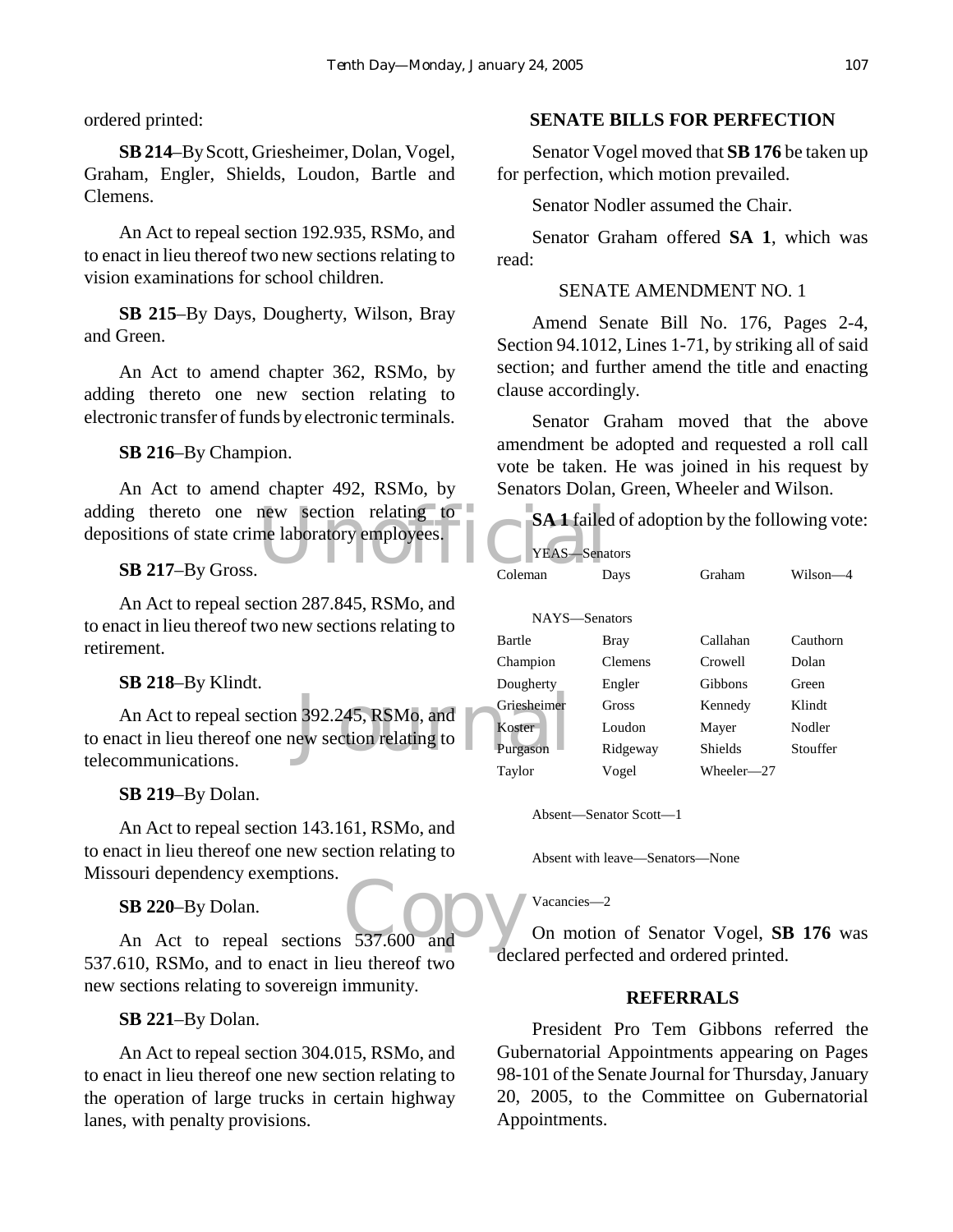# **SECOND READING OF SENATE BILLS**

The following Bills and Joint Resolution were read the 2nd time and referred to the Committees indicated:

**SB 160**—Judiciary and Civil and Criminal Jurisprudence.

**SB 185**—Small Business, Insurance and Industrial Relations.

**SB 186**—Financial and Governmental Organizations and Elections.

**SB 187**—Agriculture, Conservation, Parks and Natural Resources.

**SB 188**—Ways and Means.

**SB 189**—Ways and Means.

and Governmental Organi-<br>
SB 211-**SB 190**—Financial and Governmental Organizations and Elections.

**SB 191**—Judiciary and Civil and Criminal Jurisprudence.

**SB 192**—Commerce, Energy and the Environment.

SB 193—Agriculture, Conservation, Parks zations and<br>Natural Resources.<br>SB 194—Judiciary and Civil and Criminal izations and **SB 193**—Agriculture, Conservation, Parks and Natural Resources.

Jurisprudence.

**SB 195**—Ways and Means.

**SB 196**—Ways and Means.

**SB 197**—Education.

and Criminal **SB 198**—Judiciary and Civil and Criminal Jurisprudence.

**SB 199**—Pensions, Veterans' Affairs and General Laws.

**SB 200**—Economic Development, Tourism and Local Government.

**SB 201**—Financial and Governmental Organizations and Elections.

**SB 202**—Pensions, Veterans' Affairs and

General Laws.

**SB 203**—Aging, Families, Mental and Public Health.

**SB 204**—Aging, Families, Mental and Public Health.

**SB 205**—Commerce, Energy and the Environment.

**SB 206**—Economic Development, Tourism and Local Government.

**SB 207**—Ways and Means.

**SB 208**—Aging, Families, Mental and Public Health.

**SB 209**—Transportation.

**SB 210**—Economic Development, Tourism and Local Government.

**SB 211**—Small Business, Insurance and Industrial Relations.

**SB 212**—Small Business, Insurance and Industrial Relations.

**SB 213**—Financial and Governmental Organizations and Elections.

**SJR 13**—Financial and Governmental Organizations and Elections.

# **RE-REFERRALS**

President Pro Tem Gibbons re-referred SB 131 to the Committee on Small Business, Insurance and Industrial Relations.

# **REPORTS OF STANDING COMMITTEES**

Senator Shields, Chairman of the Committee on Rules, Joint Rules, Resolutions and Ethics, submitted the following report:

Mr. President: Your Committee on Rules, Joint Rules, Resolutions and Ethics, to which was referred **SB 176**, begs leave to report that it has examined the same and finds that the bill has been truly perfected and that the printed copies furnished the Senators are correct.